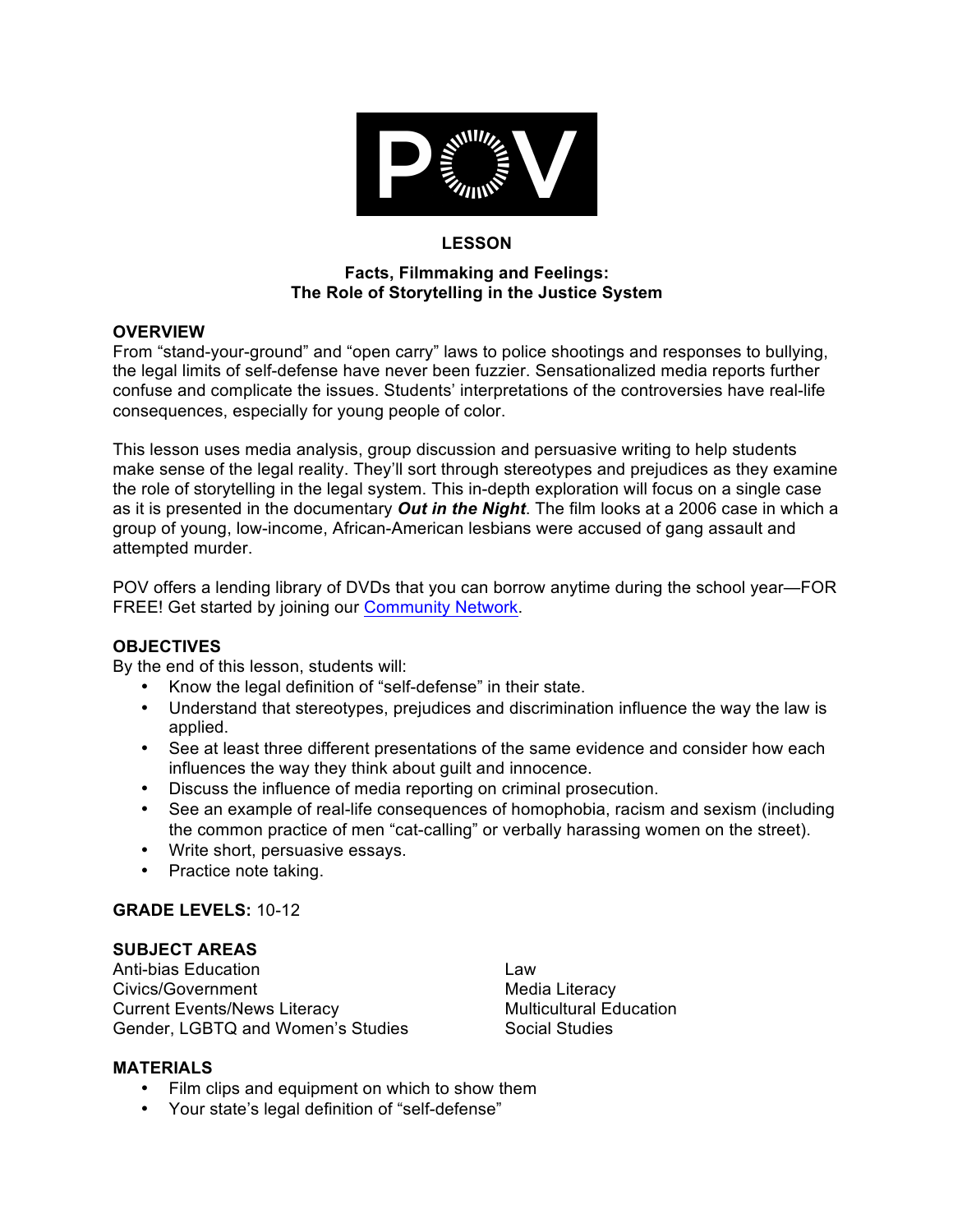# **ESTIMATED TIME NEEDED**

Approximately 90 minutes.

### **A NOTE TO TEACHERS**

This film contains mature content. If you suspect that parents/guardians might be concerned about the subject matter, you may want to send home a note prior to the lesson explaining that students will view clips with mature content, and will also examine a legal case involving a group of lesbians who were accused of assault. You can make it clear that the lesson is not about sex and does not ask students to adhere to any particular view of LGBTQ rights. Rather, the focus is on the meaning of the legal concept of "self-defense," and the effects of stereotypes, beliefs and choices made by prosecutors and reporters about the way they present a case. Invite family members to connect home with school by asking what the students learned and sharing their own views.

# **FILM CLIPS**

Video clips provided with this lesson are from *Out in the Night.*

# **Clip 1: "The First Telling: The Participants" (4:35 min.)**

### *Note: This clip contains strong language and mature content.*

The clip begins at approximately 08:15 with Renata Hill explaining, "That night we didn't really have a destination." It ends at 12:50 with her saying, "I was scared, but I was laughing and joking and basically trying to comfort the rest of the girls."

*This version of events is told directly by the defendants and also, via trial transcript, in the words of the man involved.*

# **Clip 2: "The Second Telling: The News" (3:30 min.)**

The clip begins at 15:45 with a news anchor saying, "A 28-year-old man is recovering this morning…" and ends at approximately 19:15 with Renata Hill denying that she has ever been a gang member.

*This clip focuses on the way various media sources reported the event.*

# **Clip 3: "The Third Telling: The Videotape" (4 min.)**

The clip begins at 19:55 with this text on screen: "The IFC movie theater has five security cameras." It ends at 23:55 with this text on the screen: "The whole incident lasts four minutes."

*This version of events consists of video from surveillance cameras with commentary by lawyers and voice-over reading from trial transcripts.*

# **Clip 4a: "Injury According to the Prosecution" (1:17 min.)**

The clip begins at approximately 24:25 with reporter Laura Italiano saying, "At that point, myself and other members of the press were getting a fuller picture of his views," and ends at 25:43 with her noting, "His liver and his stomach had been lacerated."

# **Clip 4b: "Injury According to the Defense" (1:55 min.)**

The clip begins at 47:50 with a slate that says, "Police Radio Not used in court trial." It ends at 49:45 with the animation of the knife wound labeled, "This is the knife wound."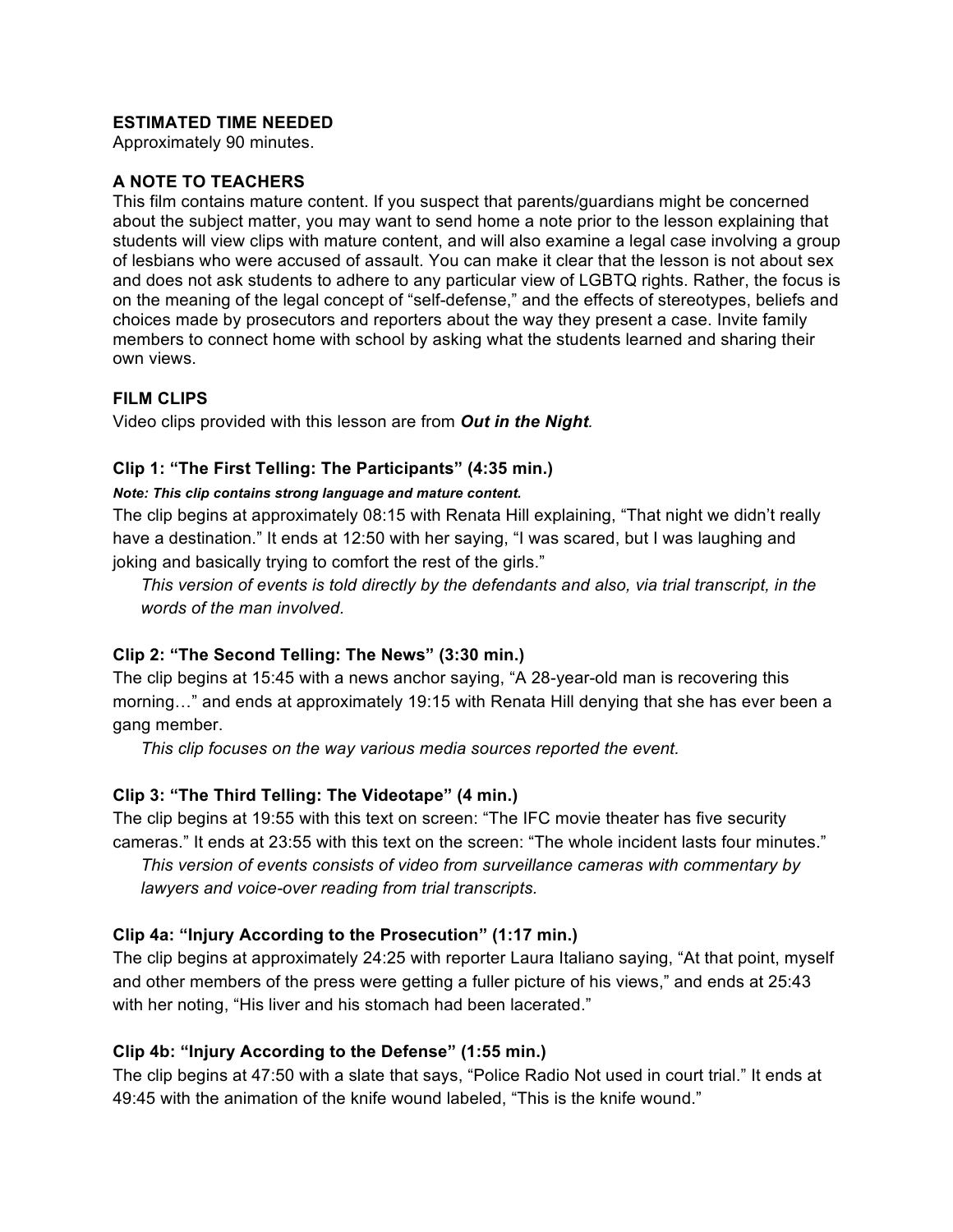*These two clips demonstrate the presentation of "facts" in an adversarial court system and the way each side depicts the same events differently.*

# **Clip 5: "Self Defense" (1:05)**

The clip begins at 36:35 with Reva McEachern saying, "The only people who have been considered the villains…" and ends at 37:40 with Susan Tipograph talking about the "cumulative effect."

*The women in this clip raise the issue of which people are and aren't allowed to defend themselves.*

# **ACTIVITY**

### **1. Introduce Self-Defense**

Ask students what they know about the legal doctrine of self-defense. Use probing questions that help students consider how the issue shows up in their own lives (e.g., "If a person disrespects you, can you hit him or her?"). You might also ask if they know of any cases in the news recently where self-defense was asserted and whether the defendant was acquitted based on the claim. Continue the discussion until everyone understands the basic parameters of self-defense:

Generally a person may use reasonable force when it appears reasonably necessary to prevent an impending injury. A person using force in self-defense should use only so much force as is required to repel the attack. As a matter of public policy, the physical force or violence associated with self-defense is considered an acceptable response to aggression. http://legal-dictionary.thefreedictionary.com/Self-Defense

Some aspects of the law, such as whether a person must try to escape before resorting to violent self-defense, or whether a person is permitted to stand his or her ground, vary by state. Let your students know (or, if time allows, let them research) what the specific terms are in your state.

#### **2. Introduce the Film and the Task**

Explain that students are going to look at a case in which a claim of self-defense plays out in real life. They are going to view, analyze and discuss a series of clips from a documentary called *Out in the Night*. The film is about a 2006 case in which a group of young women from Newark, New Jersey were charged with assault, gang assault and attempted murder.

Their task will be to decide whether the claim of self-defense was justified *and* how the evidence was presented and how the presentation influenced their thinking. To help with that task, they will be taking notes. Instruct them to divide their notes into three sections as they write:

- Facts: Key factual evidence
- Filmmaking: Techniques used by the maker of the documentary to influence how the viewer interprets the evidence
- Feelings: How the clips made them feel, including references to specific techniques employed by journalists, lawyers or the filmmaker that evoked those emotions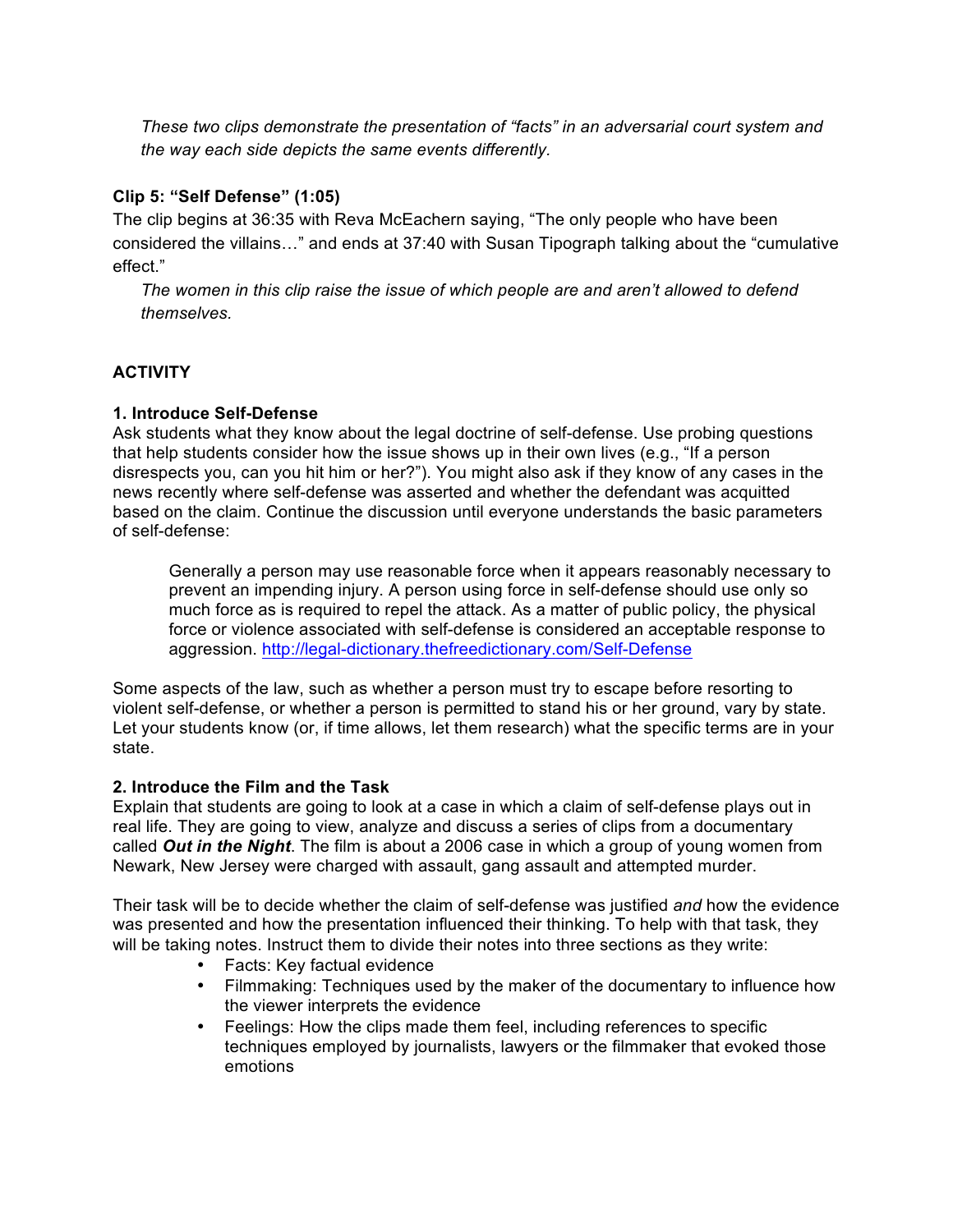Note: Advanced students should be able to apply all three areas to all clips. Less experienced students might be asked to note facts in **Clip 1**, filmmaking in **Clip 2** and feelings in **Clip 3**.

Students will take notes individually, but they will discuss each clip in small groups. In order for that discussion to begin immediately following viewing, divide the class into small groups before you start the first clip.

# **3. Clip 1**

Show the first clip. In the follow-up discussion, invite students to share their notes, along with their initial impressions about whether this was a case of justifiable self-defense. Listen in on group discussions and make a mental note of any important ancillary issues that come up (e.g., the notion of being "disrespected as a man" or responses to street harassment). So as not to take too much time between clips, save these issues for later full-class discussion.

### **4. Clip 2**

Repeat the viewing and discussion process. This time, ask students if their initial conclusions about self-defense changed or were affirmed. Also, invite students to begin noticing patterns in their notes: Did everyone in the group pay attention to the same things? What did others notice that they did not and vice versa?

### **5. Clip 3**

Repeat the viewing and discussion process. Invite students to pay special attention to any differences in their notes or conclusions for each of the three presentations of the story.

### **6. Clips 4a and 4b**

For these clips, reconvene as a full class rather than in small groups. Prior to showing the next clips, ask members of the full group what they've noticed so far and what they've learned about how variations in storytelling influence viewers' opinions and how they might influence what jurors think as well. Point out that our adversarial court system is designed to have jurors hear at least two different versions of events.

Show both clips. Invite students to share their initial reactions. Ask them to imagine that they are jurors in this case. How would they determine which version of events they believed? What evidence is most convincing and why?

Segue into a discussion of the important ancillary issues that arose during small-group discussions by asking, "What did you learn about the ways in which personal beliefs about things like race, economic status, gender and sexual orientation influence interpretations of evidence?" or "Do you think the case would have been prosecuted or covered differently if the young women were not black or were not lesbians?" Then take some time to allow students to discuss and process key issues that arose for them in connection with this case (e.g., Have they ever been falsely accused of something or verbally harassed on the street?).

#### **7. Assessment**

Allow students time to reflect and synthesize by returning to their notes. Have them summarize the most important observations they made in each of the three areas (Facts, Filmmaking, Feelings). You can collect these summaries and use them to evaluate what students learned from the exercise.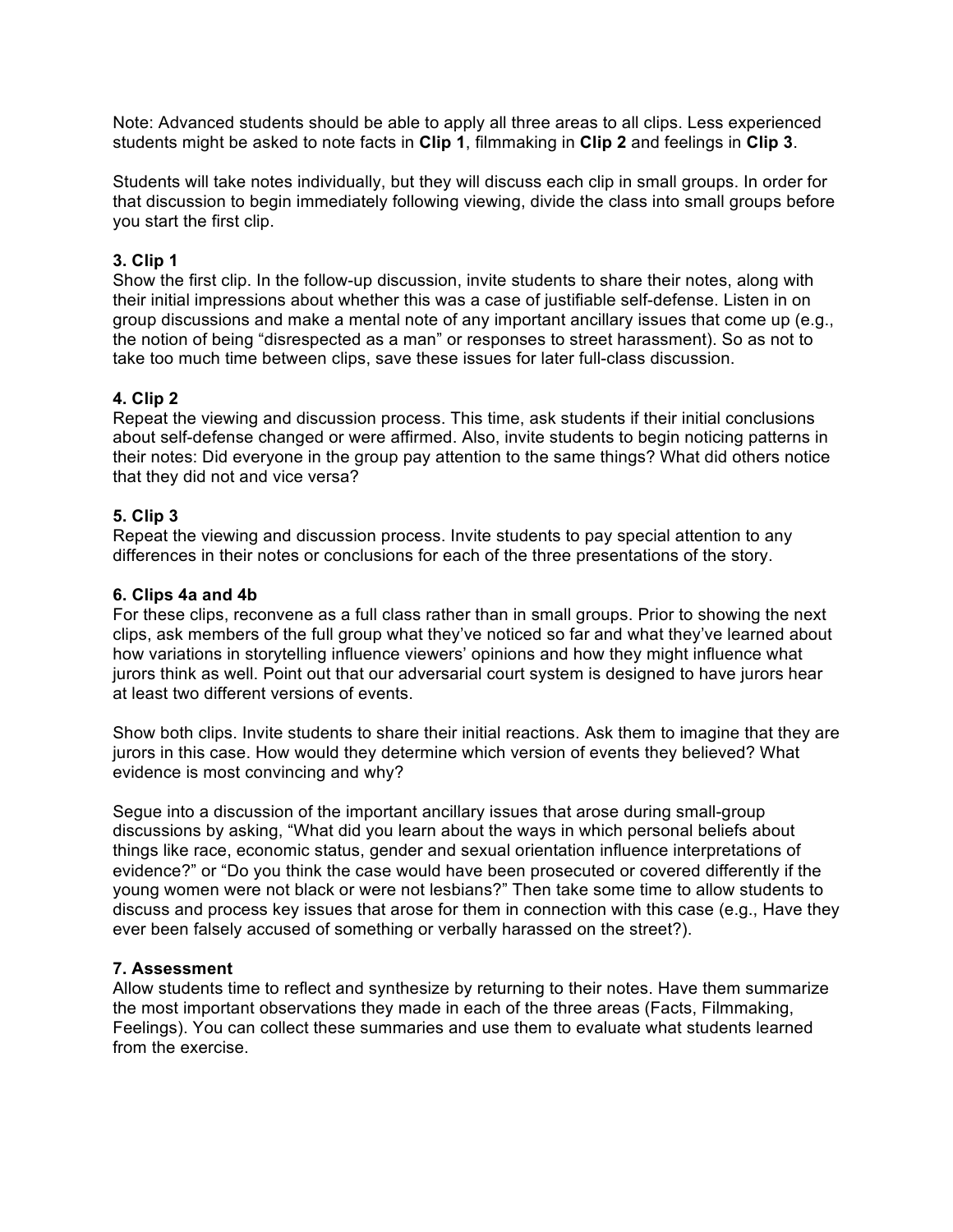### **8. Clip 5 and Wrap-Up**

This final step returns to the question of self-defense. As homework, assign each student to write a persuasive essay arguing either for or against acquittal for the women in the film on the basis of self-defense (or, if you want to be creative or add speaking skills, have them craft and deliver mock closing statements either as the defense or as the prosecution). Be sure they include the legal definition of self-defense in their essays and illustrate their positions with specific evidence. In light of what they learned about how presentation relates to interpretation, invite them to pay special attention to the way they frame the case.

As a prompt for their essay writing, play and discuss **Clip 5**.

### **EXTENSIONS**

- 1. Investigate reports of cases in which stand-your-ground was used as a defense. Analyze how the race and gender of those involved may have played into the verdict.
- 2. Debate whether or not the permissibility of lethal self-defense is different for police officers than for civilians.
- 3. Write a school policy on permissible ways to defend oneself from bullies.
- 4. Find an organization in your community that works to end gay bashing and homophobia and volunteer to help.
- 5. Become a media watchdog that challenges journalists whose reporting is more inflammatory than informative on issues related to race, sexuality, gender or youth.
- 6. Engage your class in a discussion about safety and ways to prevent unsafe situations. Have students break into small groups and have groups develop game plans to employ if they find themselves in an unsafe situation, then share and discuss their plans with the class as a whole. Introduce students to the Circle of 6 app (www.circleof6app.com/), a free app that connects users with friends to stay close, stay safe and prevent violence before it happens. As a homework assignment, have each student identify six people he or she can reach out to if in an unsafe situation, then share the game plan with those and ask them to join the student's "Circle of 6."

#### **RESOURCES**

#### *Out in the Night*

You can find links to additional resources on the Take Action page at the film's website www.outinthenight.com/take-action and on its POV website www.pbs.org/pov/outinthenight/. The POV site includes a general discussion guide with additional activity ideas.

#### **POV: Media Literacy Questions for Analyzing POV Films**

http://www.pbs.org/pov/educators/media-literacy.php

This list of questions provides a useful starting point for leading rich discussions that challenge students to think critically about documentaries.

# **Anti-Violence Project**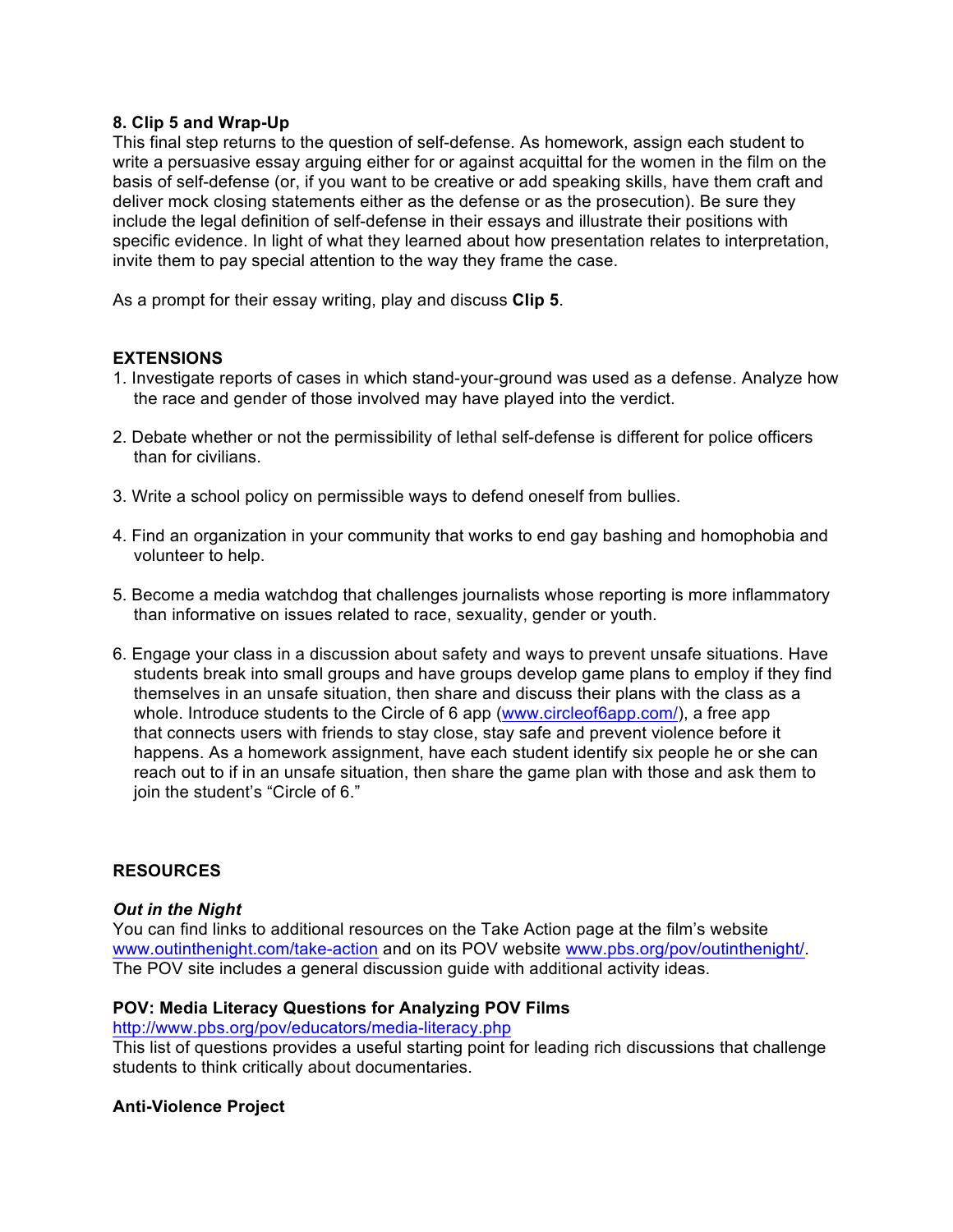http://www.avp.org/resources/reports - This organization works to end violence toward lesbian, gay, bisexual, transgender, queer and HIV-affected communities and allies and has published a number of reports on violence again LGBTQ individuals and communities.

#### **Circle of 6 App**

www.circleof6app.com/ – Circle of 6 connects users with friends to stay close, stay safe and prevent violence before it happens. Winner of the White House Apps Against Abuse Technology, with more than 300,000 users in 36 countries and versions customized for colleges and cities.

# **FIERCE**

http://fiercenyc.org/ - Mentioned in the film, though not in the clips included in the lesson, this youth-led organization builds the leadership, political consciousness and organizing skills of LGBTQ youth. It also organizes local grassroots campaigns in New York City to advocate for healthy police-community relations and fight for increased access to safe public space for LGBTQ youth.

# **GLAAD**

www.GLAAD.org – This LGBT media advocacy organization provides a wide range of resources to counter inaccurate, negative and stereotyped media portrayals of LGBT people.

### **Society of Professional Journalists Code of Ethics**

www.spj.org/ethicscode.asp - This group provides basic ethical principles to guide reporters' work. Also helpful is the Poynter Truth & Trust in Media site: http://ethics.poynter.org/.

#### **Stop Street Harassment**

www.stopstreetharassment.org – This advocacy group suggests action strategies and provides valuable background information, such as definitions and statistics.

# **STANDARDS**

**Common Core State Standards for English Language Arts & Literacy in History/Social Studies, Science, and Technical Subjects** (http://www.corestandards.org/assets/CCSSI\_ELA%20Standards.pdf)

SL.11-12.1 Initiate and participate effectively in a range of collaborative discussions (one-on-one, in groups and teacher-led) with diverse partners on grades 11–12 topics, texts and issues, building on others' ideas and expressing their own clearly and persuasively.

SL.11-12.2 Integrate multiple sources of information presented in diverse formats and media (e.g., visually, quantitatively, orally) in order to make informed decisions and solve problems, evaluating the credibility and accuracy of each source and noting any discrepancies among the data.

SL.11-12.3 Evaluate a speaker's point of view, reasoning and use of evidence and rhetoric, assessing the stance, premises, links among ideas, word choice, points of emphasis and tone used.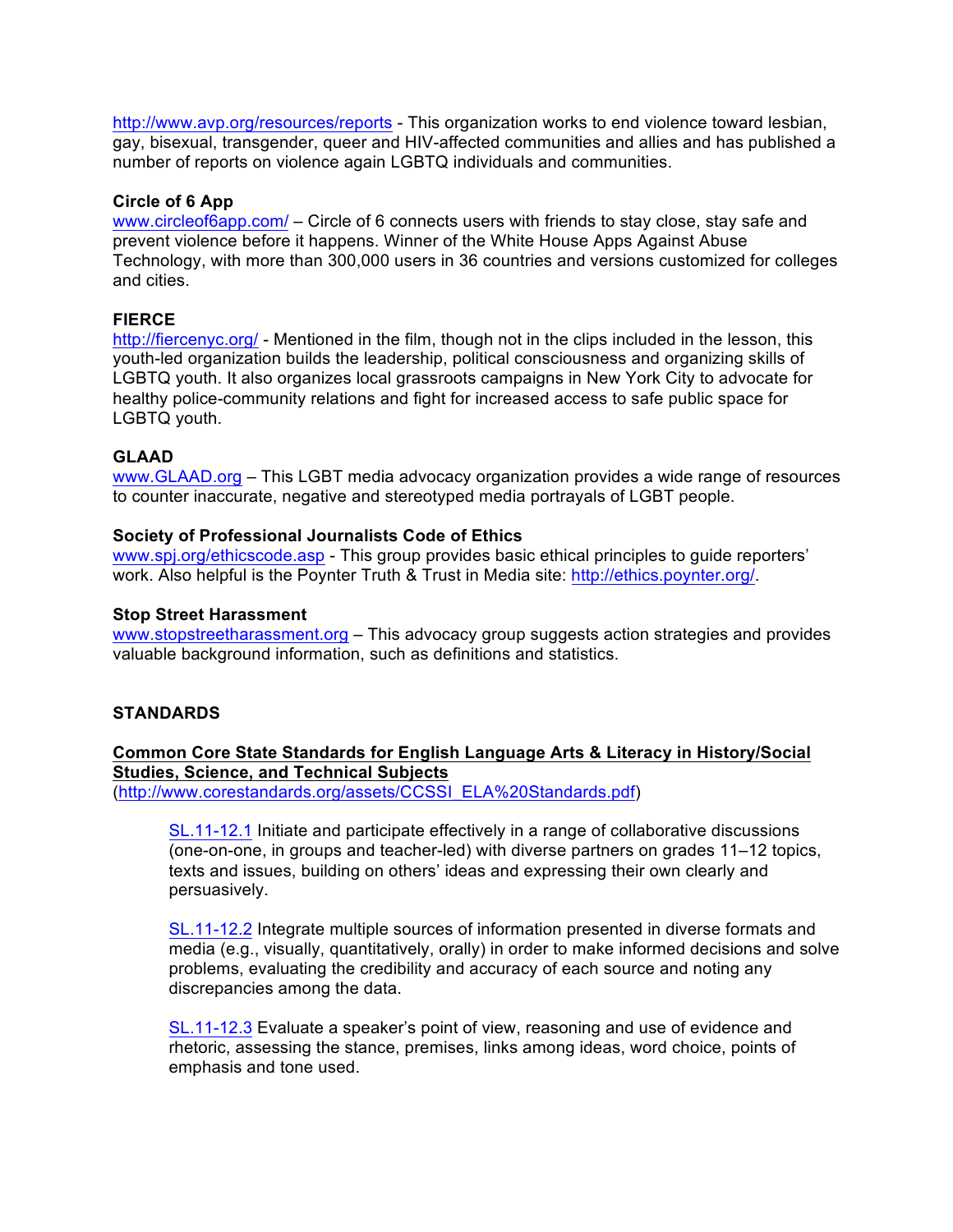SL.11-12.4 Present information, findings, and supporting evidence, conveying a clear and distinct perspective, such that listeners can follow the line of reasoning, alternative or opposing perspectives are addressed and the organization, development, substance and style are appropriate to purpose, audience and a range of formal and informal tasks.

SL.11-12.6 Adapt speech to a variety of contexts and tasks, demonstrating a command of formal English when indicated or appropriate.

W.9-10.1, 11-12.1 Write arguments to support claims in an analysis of substantive topics or texts, using valid reasoning and relevant and sufficient evidence.

W.9-10.2d Use precise language and domain-specific vocabulary to manage the complexity of the topic.

W.11-12.2d Use precise language, domain-specific vocabulary and techniques such as metaphor, simile and analogy to manage the complexity of the topic.

W.9-10.4, 11-12.4 Produce clear and coherent writing in which the development, organization and style are appropriate to task, purpose and audience.

**Content Knowledge:** (http://www.mcrel.org/standards-benchmarks/) a compilation of content standards and benchmarks for K-12 curriculum by McRel (Mid-continent Research for Education and Learning).

Language Arts, Standard 1: Uses the general skills and strategies of the writing process. Language Arts, Standard 2: Uses the stylistic and rhetorical aspects of writing. Language Arts, Standard 8: Uses listening and speaking strategies for different purposes.

Language Arts, Standard 9: Uses viewing skills and strategies to understand and interpret visual media.

#### NCSS C3 Social Studies Standards

Dimension 1: Developing Questions and Planning Inquiries

D1.2.9-12. Explain points of agreement and disagreement experts have about interpretations and applications of disciplinary concepts and ideas associated with a compelling question.

Dimension 2: Applying Disciplinary Concepts and Tools

**Civics** 

D2.Civ.9.9-12. Use appropriate deliberative processes in multiple settings. D2.Civ.10.9-12. Analyze the impact and the appropriate roles of personal interests and perspectives on the application of civic virtues, democratic principles, constitutional rights and human rights.

D2.Civ.13.9-12. Evaluate public policies in terms of intended and unintended outcomes, and related consequences.

D2.Civ.14.9-12. Analyze historical, contemporary and emerging means of changing societies, promoting the common good and protecting rights.

Dimension 3: Evaluating Sources and Using Evidence